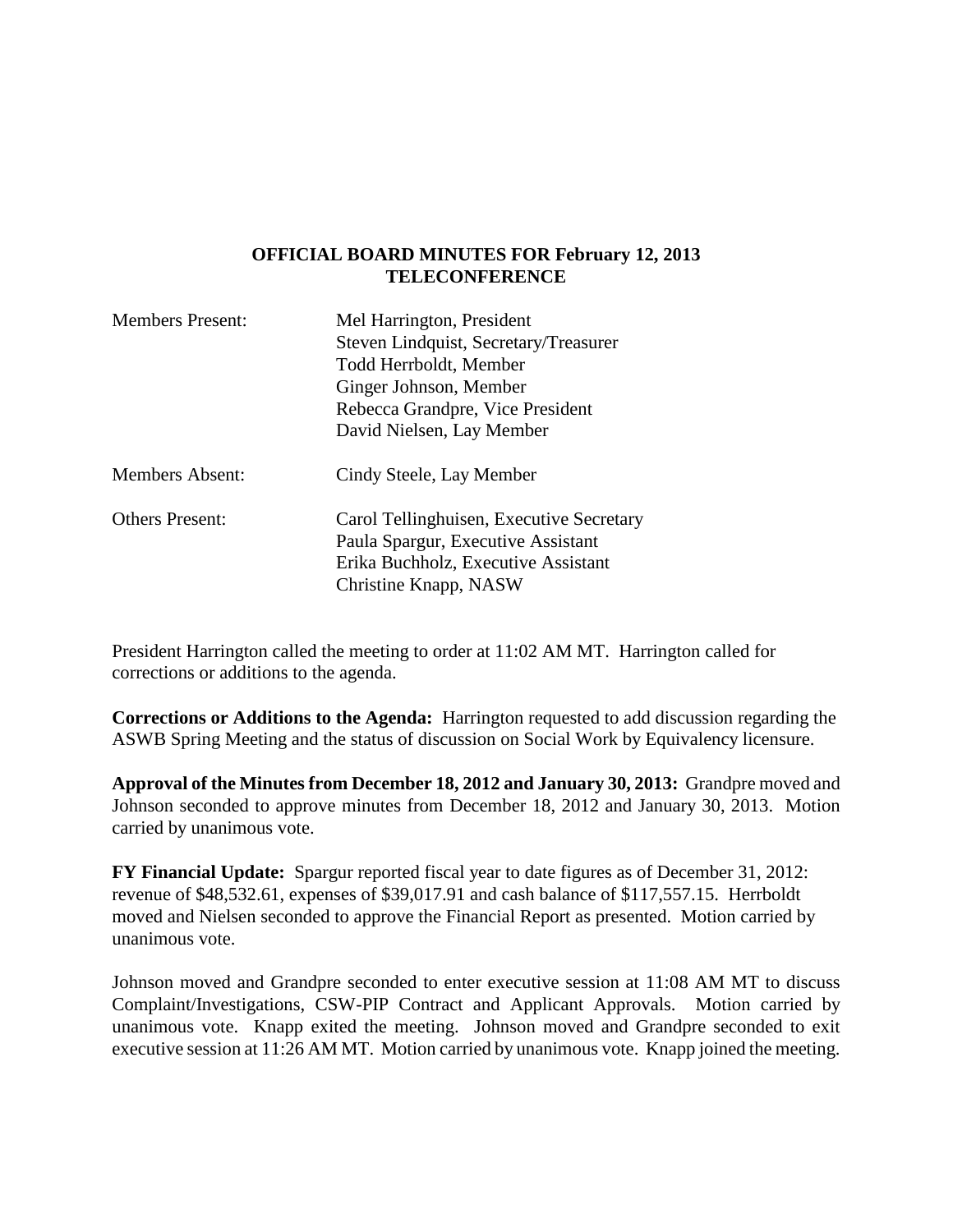## **Page (2)-South Dakota Board of Social Work Examiners Board meeting minutes February 12, 2013**

## **Complaints/Investigations Update:**

**#251-** Lindquist reported complaint is pending.

# **CSW-PIP Contract and Applicant Approvals:**

Black Lance, J.: Herrboldt moved and Johnson seconded to approve supervision beginning February 3, 2013. Motion carried by roll call vote; Lindquist, yes; Johnson, yes; Grandpre, yes, Herrboldt, yes; Nielsen, yes; Harrington, yes.

Fossum, P.: Lindquist moved and Grandpre seconded to request clarification on logistics of supervision and place of employment. If clarification is satisfactory and approved at next meeting supervision will be approved retroactively to January 11, 2013 when request was received in board office. Motion carried by roll call vote; Lindquist, yes; Johnson, yes; Grandpre, yes, Herrboldt, yes; Nielsen, yes; Harrington, yes.

Wilke, K.: Grandpre moved and Nielsen seconded to approve supervision beginning February 1, 2013. Motion carried by roll call vote; Lindquist, abstain; Johnson, yes; Grandpre, yes, Herrboldt, yes; Nielsen, yes; Harrington, yes.

Cronk, C.: Herrboldt moved and Johnson seconded to approve supervision beginning December 7, 2012. Motion carried by roll call vote; Lindquist, yes; Johnson, yes; Grandpre, yes, Herrboldt, yes; Nielsen, yes; Harrington, yes.

Rockafellow, K.: Herrboldt moved and Johnson seconded to approve supervision beginning December 26, 2012. Motion carried by roll call vote; Lindquist, yes; Johnson, yes; Grandpre, yes, Herrboldt, yes; Nielsen, yes; Harrington, yes.

Holbeck, M.: Herrboldt moved and Johnson seconded to approve supervision beginning December 7, 2012. Motion carried by roll call vote; Lindquist, yes; Johnson, yes; Grandpre, yes, Herrboldt, yes; Nielsen, yes; Harrington, yes.

Auch, S.: Herrboldt moved and Johnson seconded to approve supervision beginning December 26, 2012. Motion carried by roll call vote; Lindquist, yes; Johnson, yes; Grandpre, yes, Herrboldt, yes; Nielsen, yes; Harrington, yes.

Schulz, T.: Herrboldt moved and Johnson seconded to approve supervision beginning January 31, 2013. Motion carried by roll call vote; Lindquist, yes; Johnson, yes; Grandpre, yes, Herrboldt, yes; Nielsen, yes; Harrington, yes.

Lecy, N.: Johnson moved and Nielsen seconded to approve CSW-PIP licensure. Motion carried by roll call vote; Lindquist, yes; Johnson, yes; Grandpre, yes, Herrboldt, yes; Nielsen, yes; Harrington, yes.